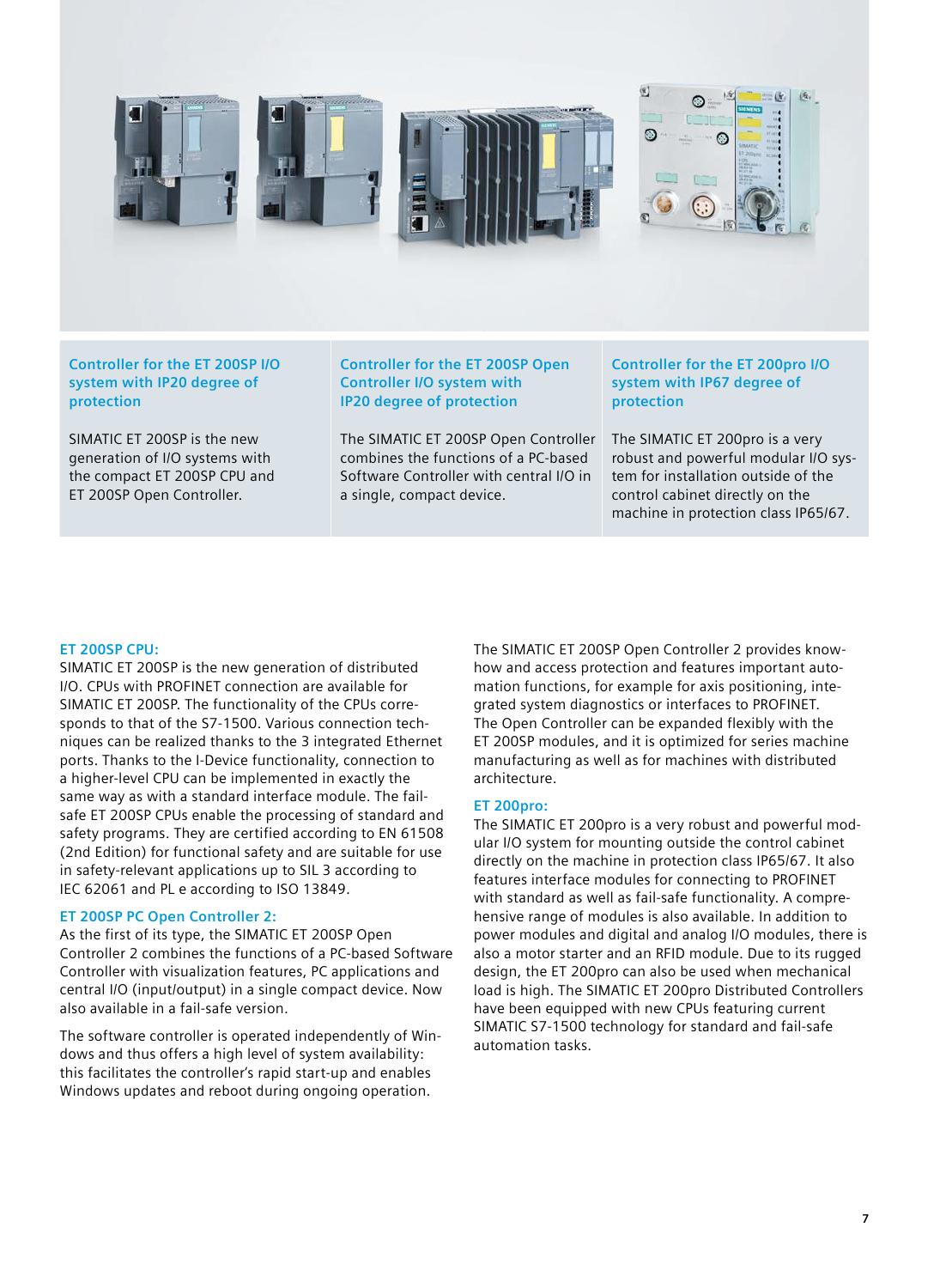Published by Siemens AG 2018

Digital Factory P.O. Box 48 48 90026 Nuremberg, Germany

Article No.: DFFA-B10009-02-7600 Printed in Germany Dispo 06318 07181.5

Subject to changes and errors. The information given in this document only contains general descriptions and/or performance features which may not always specifically reflect those described, or which may undergo modification in the course of further development of the products. The requested performance features are binding only when they are expressly agreed

upon in the concluded contract.

Siemens offers automation and drive products with industrial security functions which support safe system and machine operation. They essentially contribute to the realization of a holistic industrial security concept. Our products are continuously advanced under this aspect. We therefore recommend that you regularly check for updates of our products and that you use only the respectively current version.

Relevant information is available at: http://support.automation.siemens.com. You can also subscribe to a product-specific newsletter via this link.

For the secure operation of Siemens products and solutions, it is necessary to take suitable preventive action (e.g. cell protection concept) and integrate each component into a holistic, state-of-the-art industrial security concept. Third-party products that may be in use should also be considered. For more information about industrial security, visit http://www.siemens.com/industrialsecurity

Follow us on: twitter.com/siemensindustry youtube.com/siemens

### **Discover the SIMATIC ET 200 Controller highlights:**

- **• Fail-safe SIMATIC ET 200SP Open Controller 2**
- **• SIMATIC ET 200pro CPU based on S7-1500**
- **• TIA Selection Tool**

**Find out more: siemens.com/ distributed-controllers**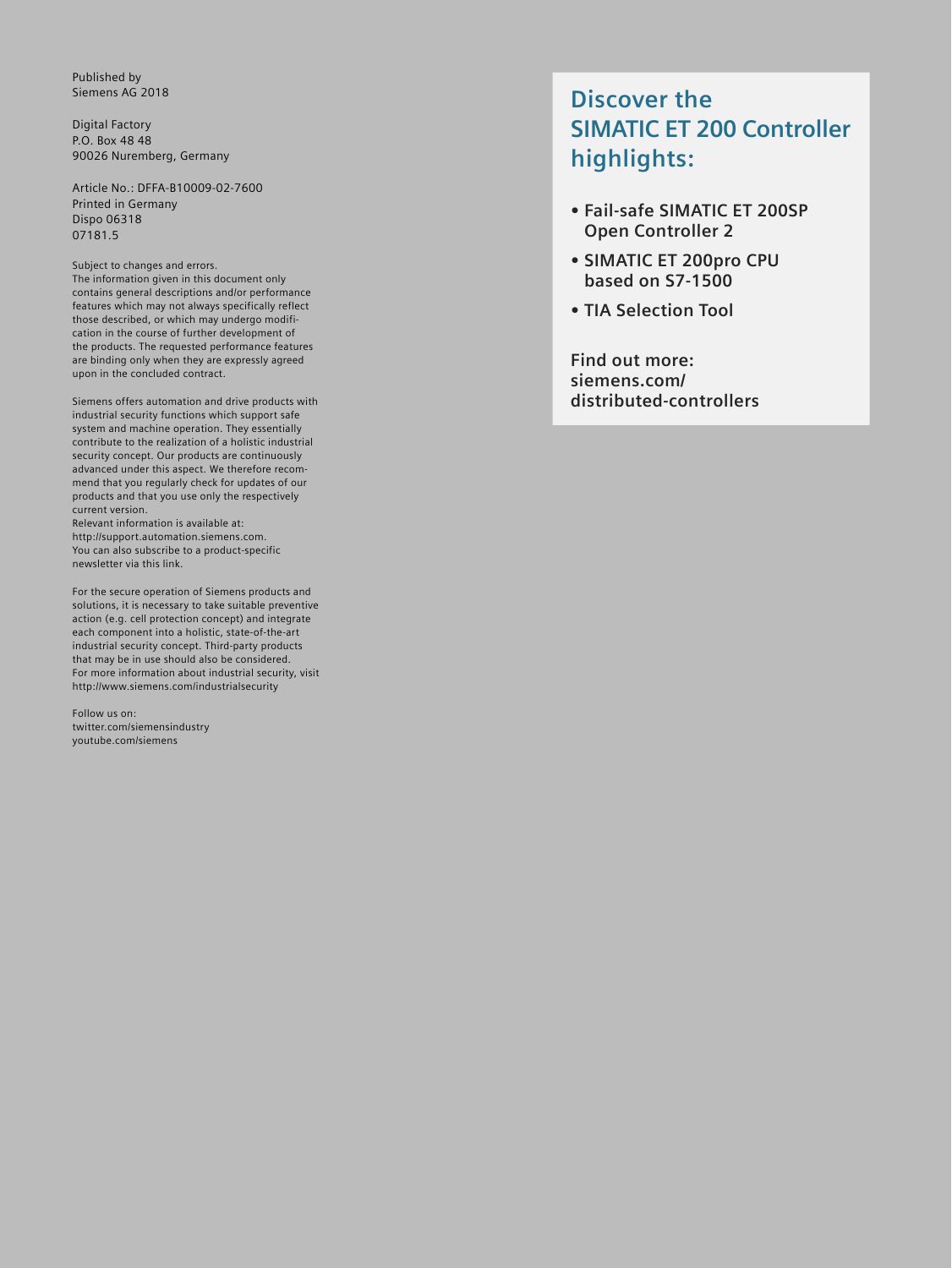

View Insert Online Options Tools Window Help<br>View Insert Online Options Tools Window Help X 這回 X つミー 空田田田県メ CPU [CPU 1512SP-1 PN]

Portal\_Distributed\_Controlle

Light

General<br>PROFINET interface [X1]

State<br>Cycle<br>Communication load Cycle<br>Communication load<br>System and clock memory System and clock."<br>System diagnostics<br>System diagnostics<br>In Server Lang

System diagnostic<br>Web server<br>User interface languages<br>User interface languages

Protective ation contracts<br>Configuration resources

Portal view

General

Startup

 $\rightarrow$  System<br> $\rightarrow$  Web server

User inter-<br>Time of day Time of<br>Protection Time of<br>Protection<br>Configuration resources startup

Coverview M. CPU

 $p$  project

Controller

**Engineered with TIA Portal**

SIEMENS

# Save space with the smallest footprint

**Distributed Controller SIMATIC ET 200SP CPUs**

**siemens.com/distributed-controllers**

1130000

ø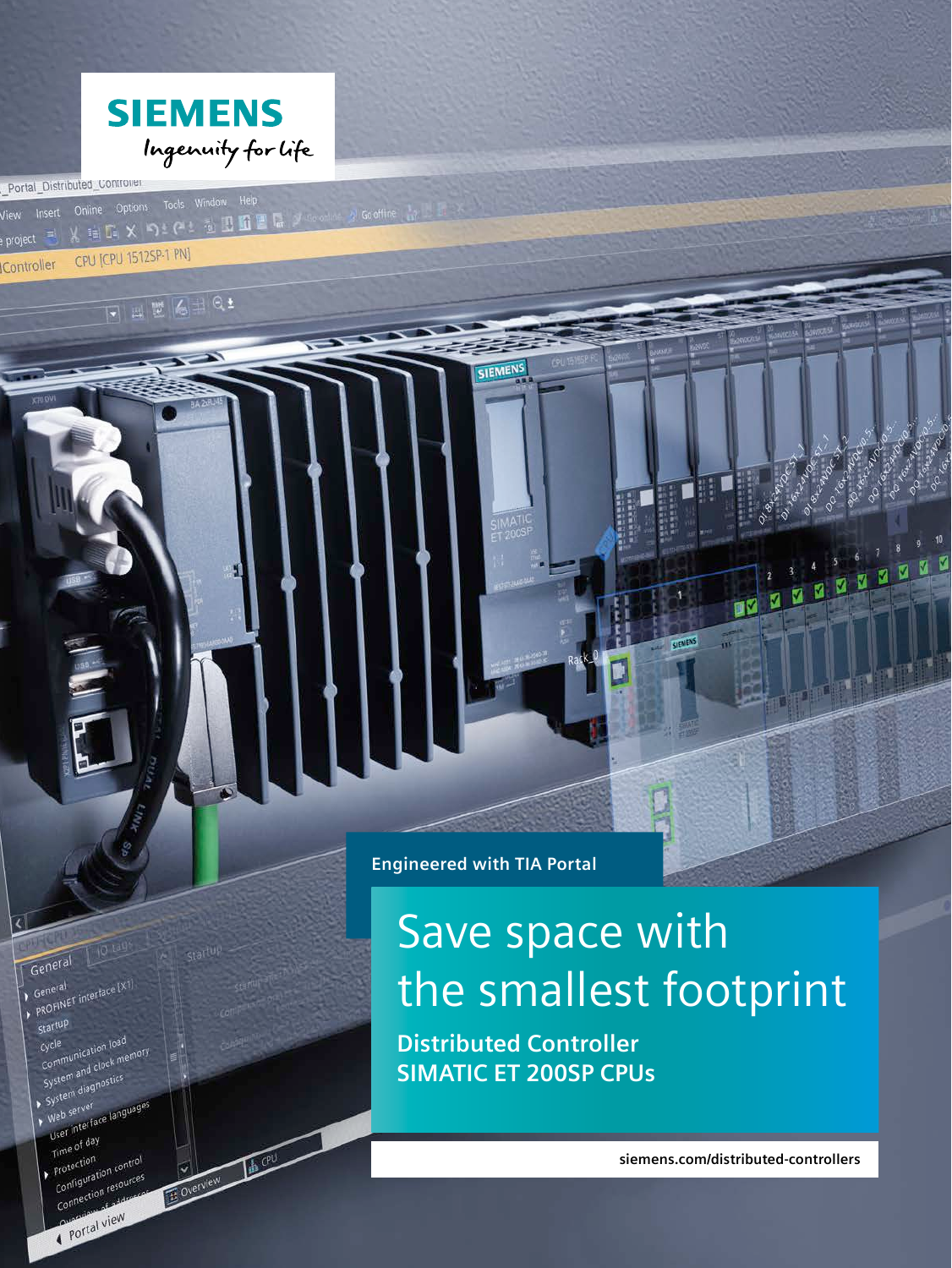## Distributed Controllers – the ET 200 CPUs



Siemens offers the right controller for an extremely wide range of automation requirements. The new generation of SIMATIC Controllers comprising Basic, Advanced, Distributed and Software Controller leaves a lasting impression with its scalability and continuous functionality.

SIMATIC controllers leave a lasting impression thanks to their ease-of-use, scalability and continuous functionality. The portfolio contains the ideal controller for every application.

#### **Distributed Controllers for series machines with little available space and machines with distributed architecture**

The ET 200 CPU Distributed Controllers combine a compact design with flexibility. The Distributed Controllers are the perfect solution for standard and failsafe, in particular in the medium-performance range for machines with distributed intelligence or series machines with little available space. In addition to the SIMATIC ET 200SP CPUs and the new PC-based SIMATIC ET200SP Open Controller 2, the tried and tested ET 200pro CPUs are still available. They have been equipped with new CPUs featuring current SIMATIC S7-1500 technology for standard and fail-safe automation tasks.

Due to their compact design, Distributed Controllers are particularly suitable for the manufacture of series machines. They can be mounted directly on the machine in small control boxes. In networked plants, connection to a production line's central control cabinet is realized via PROFINET. The relocation of intelligence from the central control cabinet to Distributed Controllers on the individual stations has a positive effect on a plant's availability. Faults on one station can be rectified without leading to a standstill of the entire plant.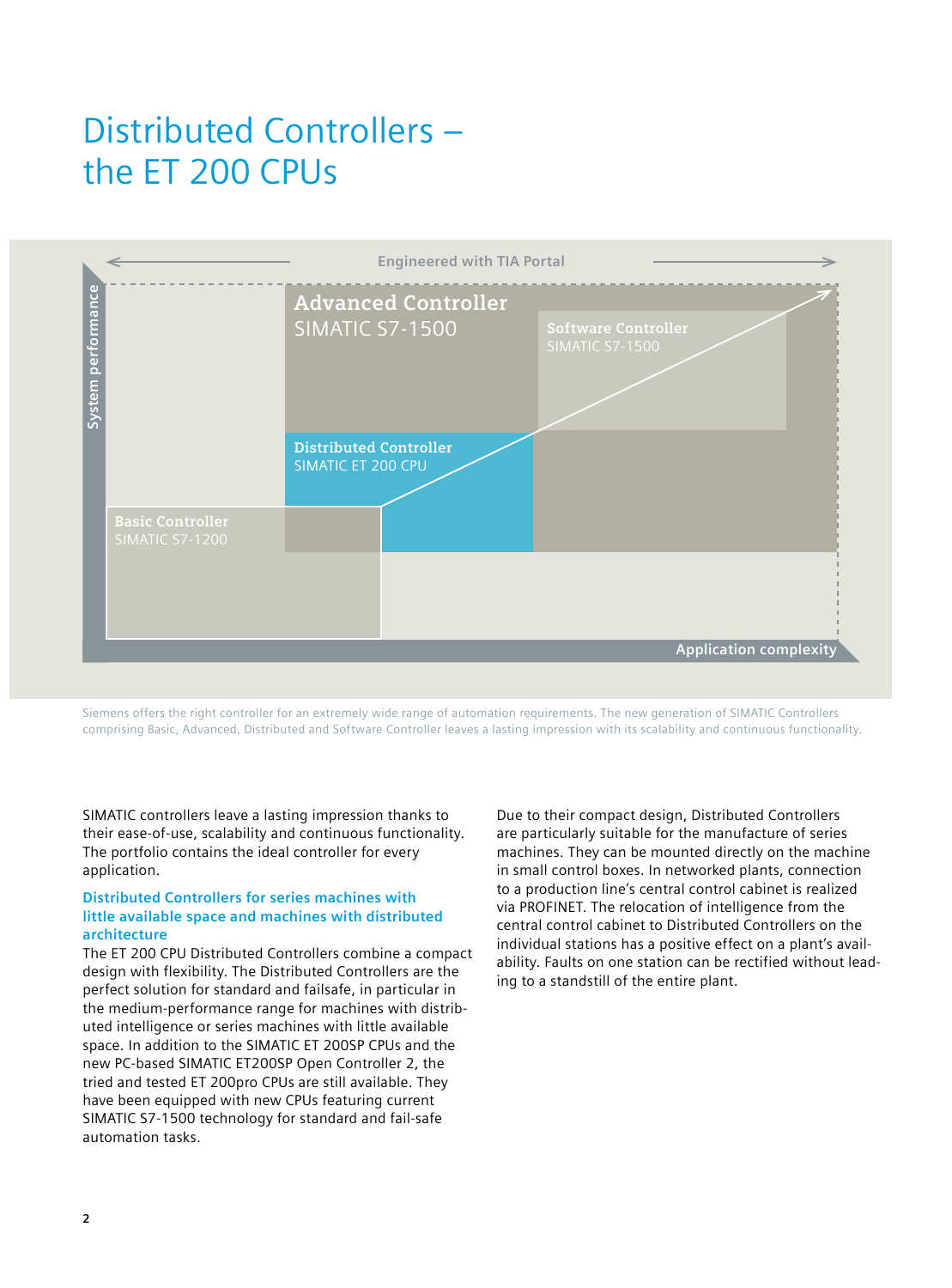The ET 200SP CPU Distributed Controllers combine compactness with flexibility for machines with distributed intelligence or for series machines with little space available.





#### **Flexible bus connection**

The ET 200SP CPU and the ET 200SP Open Controller have a total of 3 Ethernet ports suitable for PROFINET communication. One port is intended as a programming interface or HMI connection and is always available as RJ45. The 2 other Ethernet ports can be realized as standard RJ45 or, with exposure to shock up 5 g, via Fast Connect or via fiber optic for the ET 200SP CPU if the length of the connection is over 100 m fiber optic.



#### **I/O range**

The ET 200SP CPUs, just like the ET 200SP Open Controller 2, are flexibly expandable with the ET 200SP modules. In addition to the digital input and output and analogous input and output modules among other things the following modules are available: Energy Meter, weighing module, Hart, Namur, counting and positioning module. Single-line expansion is possible with up to 64 modules.



#### **Integrated engineering**

The distributed controllers are programmable from TIA Portal V13 SP1. They support the LAD/FBD/STL/SCL and S7-Graph programming languages. This means blocks and programs can be directly exchanged with other S7-1500 controllers.



#### **Active backplane bus**

The active backplane bus allows a high degree of flexibility in configuration

- Configuration control with option handling for complete modules
- Configuration control in run for characteristics of the individual modules
- Simple expandability thanks to configuration with dummy modules
- Fast replacement of modules with multi hot swapping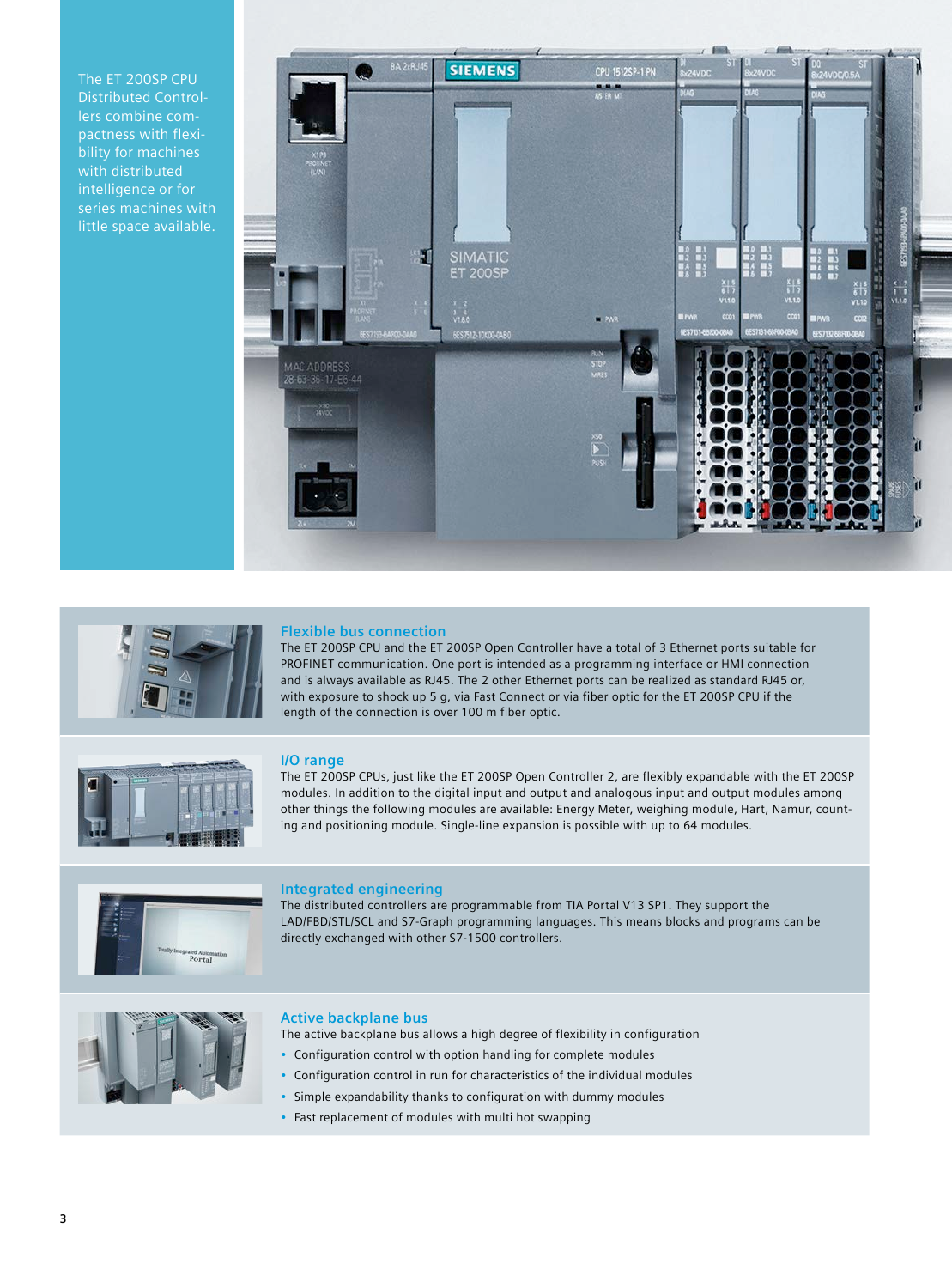



#### **Openness for PC applications**

In addition to the 5 standard programming languages, high-level language applications in C and C++ or VB can be integrated asynchronously in the control program of the ET 200SP Open Controller 2. Synchronous integration is also possible with programs in C and C++.



#### **Integrated visualization**

The ET 200SP Open Controller 2 is optionally supplied with pre-installed WinCC Runtime Advanced for additional HMI functionality. Visualization can be simply realized via a SIMATIC Industrial Flat Panel connected via the graphics interface, optionally also with multitouch functionality. For commissioning purposes, mouse and keyboard can be directly connected via USB interfaces. At the same time, the Gigabit Ethernet interface supports high-performance connection to higher-level networks.



#### **Communication**

Communication is realized via the PROFINET Industrial Ethernet standard. The ET 200SP CPU and ET 200SP Open Controller 2 can communicate via PROFIBUS, IO-Link, Modbus RTU, Modbus TCP, PtP, ASCII, 3964R and USS. With the new communication processors it is possible to expand the ET 200SP CPUs with an additional Industrial Ethernet interface, facilitating setup of identical machines assigned the same IP address.

The CM DP module adds a PROFIBUS DP interface to the ET 200SP CPUs as well as to the ET 200SP Open Controller 2. This allows the configuration of a lower-level PROFIBUS DP line, thereby relieving the central controller thanks to distributed preprocessing.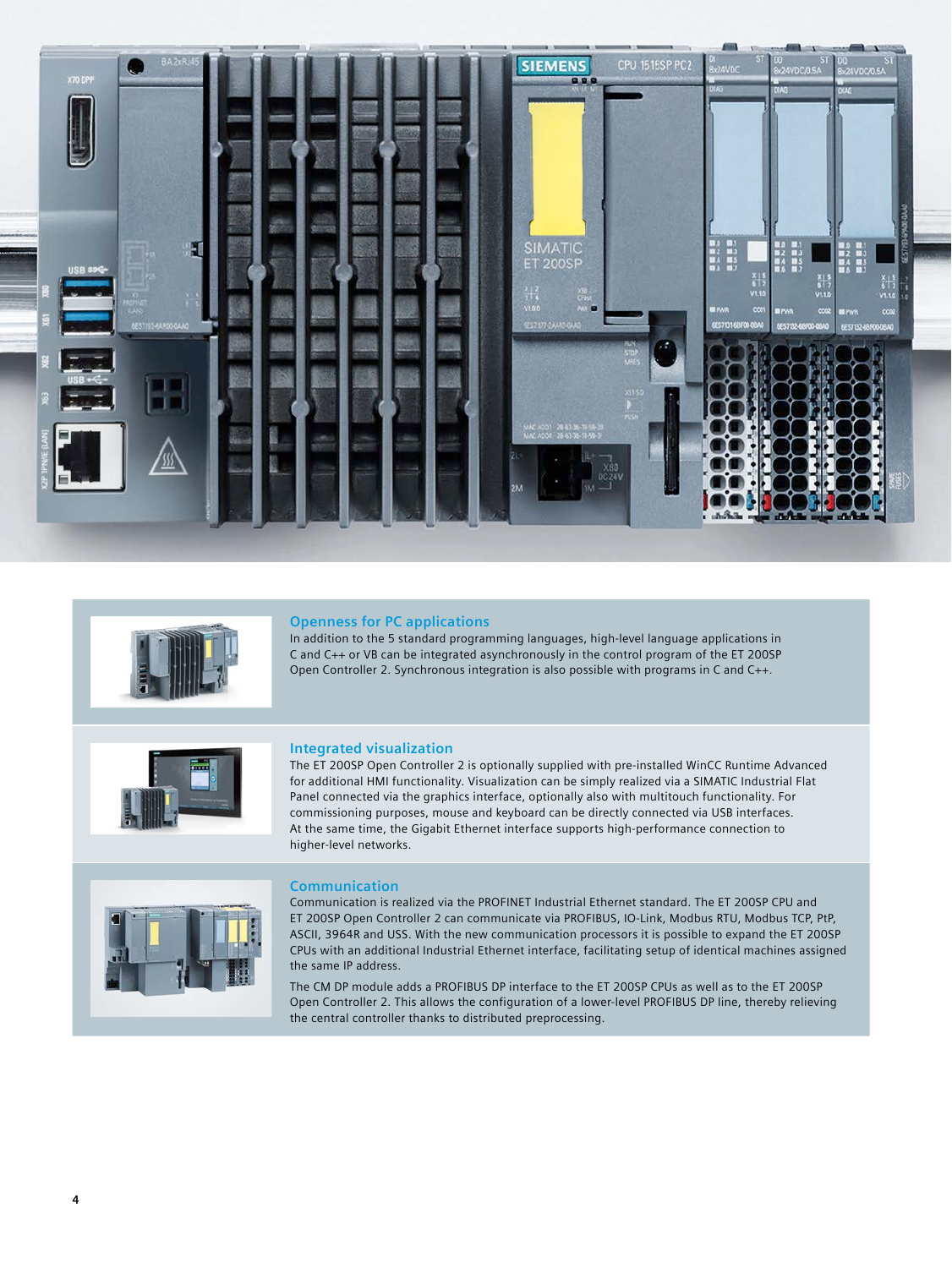

#### **Distributed safety**

The fail-safe ET 200SP CPUs enable processing of standard and safety programs. They are certified according to EN 61508 (2nd Edition) for functional safety, and are suitable for use in safety-related applications up to SIL 3 according to IEC 62061 and PL e according to ISO 13849.

#### **Motion Integrated – number of supported axes**

The Motion Control functionality encompasses all control tasks for the operation of drives as well as the acquisition of position values using position encoders. The tasks range from control of single axes to control of multiple coordinated axes. The motion instructions are based on the international PLCopen standard, thereby providing users with a flexible means of programming their motion application without prior know-how. Applications can be programmed in all standard programming languages of IEC 61131.

#### **Compactness**

SIMATIC ET 200SP is around 50 % slimmer than other I/O systems. With a height of approx. 115 mm, the system provides space for 16 channels with single-conductor connection (without AUX terminals). The height is 140 mm for eight channels for a 3-wire connection with AUX terminals. The depth is approx. 75 mm. SIMATIC ET 200SP leaves sufficient space to the control cabinet door, thereby complying with the standardized bending radii in the 80-mm deep control boxes.

#### **High protection class**

The SIMATIC ET 200pro systems are small, rugged and powerful. With their high IP65/67 degree of protection they are ideally suited for use in harsh industrial environments, directly at the machine. They enable the quick and easy implementation of extremely flexible distributed automation solutions. The CPU supports both PROFINET IO (connection of up to 128 IO devices) and PROFINET CBA as well as PROFIBUS DP (as master for up to 124 slaves). Open Ethernet communication (TCP/IP, UDP, ISO-on-TCP) ensures reliable and rapid data exchange. The systems can be used in ambient temperatures of –25 to +55 °C and a relative air humidity of 5 to 100%.